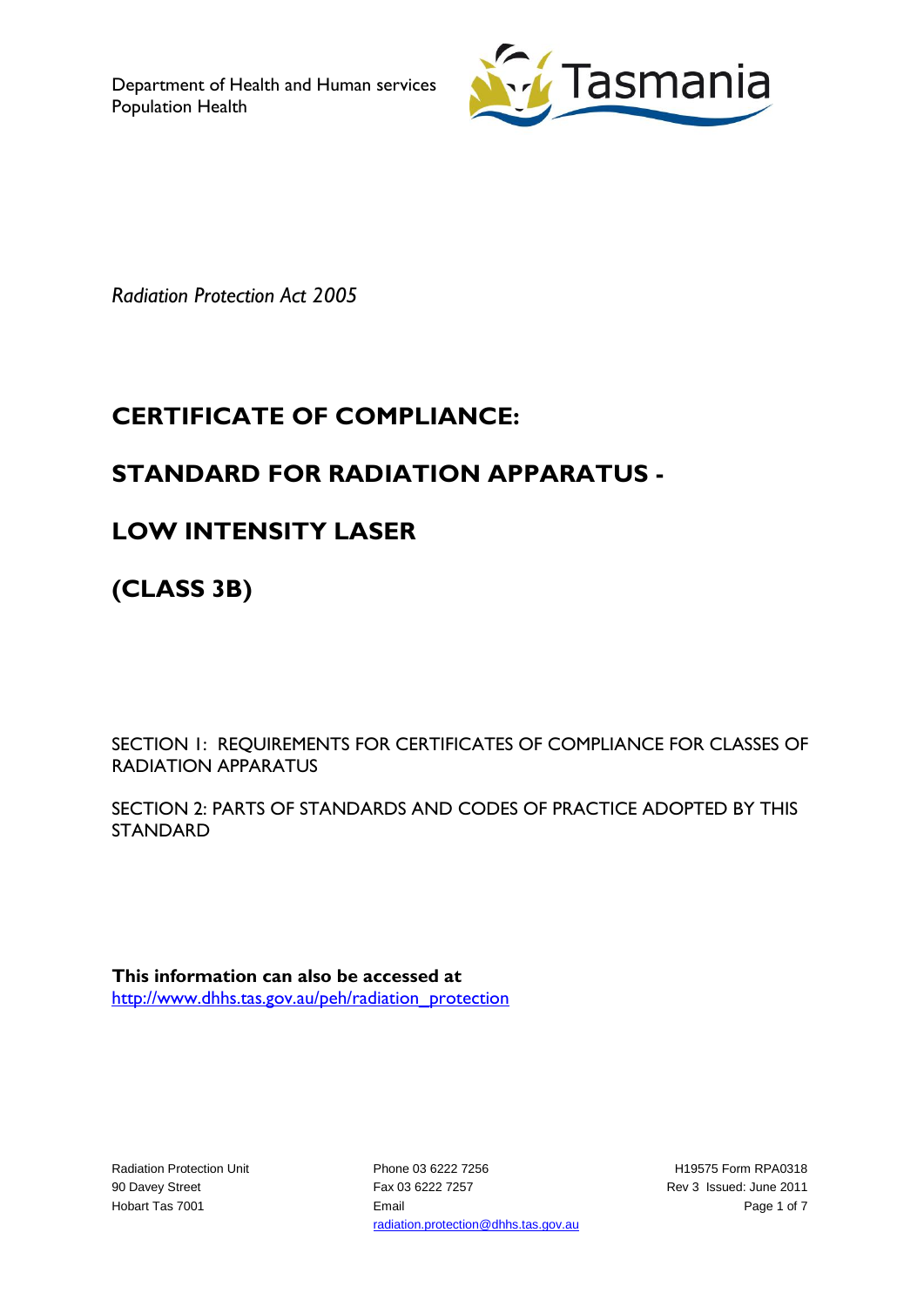### **Section 1 –** REQUIREMENTS FOR CERTIFICATES OF COMPLIANCE FOR CLASSES OF RADIATION APPARATUS.

#### **PART – A**

**Section 2 of this Standard is to be used by an accredited person when assessing Radiation Apparatus, classified by Radiation Protection Act 2005 licences as "Laser Class 3B", used for low intensity laser therapy in areas such as physiotherapy, chiropracty and podiatry, for the purpose of issuing a certificate of compliance in accordance with 17 (1) (b) of the Radiation Protection Act 2005 when these radiation apparatus are to be used for veterinary radiology only.**

**The Radiation Apparatus must be shown to fully comply with the requirements in Section 2 of this Standard.**

**† Where an item was demonstrated to comply at the time of manufacture or supply, ongoing compliance for that item may be stated only if it is reasonable to assume there has been no change, modification, damage or unacceptable wear and tear to that item since the time of manufacture.** 

**The requirements in Section 2 are taken from the following:**

| AS/NZS 2211.1-2004<br>IEC 60825-1:2001, MOD | Safety of laser products Part I: Equipment<br>classification, requirements and users guide.                                                                      |
|---------------------------------------------|------------------------------------------------------------------------------------------------------------------------------------------------------------------|
| AS/NZS 3200.2.22-1997<br>IEC 601-2-22:1995  | Approval and test specification-Medical<br>electrical equipment Part 2.22 Particular<br>requirements for safety - Diagnostic and<br>therapeutic laser Equipment. |
| AS/NZS 4173:2004                            | Guide to the safe use of lasers in health care.                                                                                                                  |
| <b>RAR</b>                                  | <b>Regulatory Authority Requirement</b>                                                                                                                          |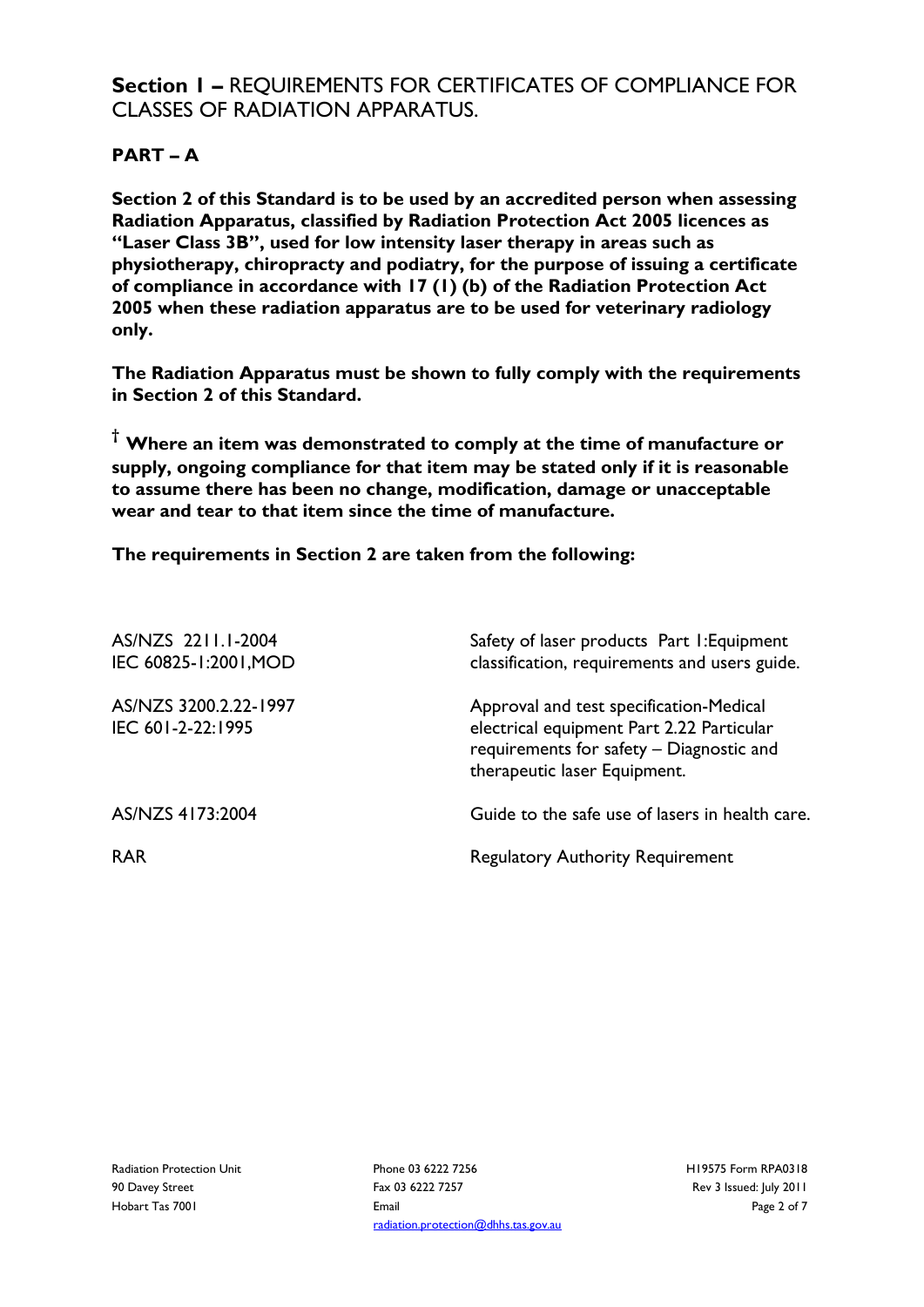#### **PART – B**

**Section 2 of this Standard is to be used by an accredited person when assessing Radiation Apparatus, classified by Radiation Protection Act 2005 licences as "Laser Class 3B", used for low intensity laser therapy in areas such as physiotherapy, chiropracty and podiatry, for the purpose of issuing a certificate of compliance in accordance with 17 (1) (b) of the Radiation Protection Act 2005 when these radiation apparatus are to be used for veterinary radiology only.**

**The holder of a licence to manufacture or sell such Radiation Apparatus must be able to show that the Radiation Apparatus fully complies with the following Standards\* .**

| AS/NZS 2211.1-2004<br>IEC 60825-1:2001, MOD | Safety of laser products Part I: Equipment classification,<br>requirements and users guide.                                                                   |
|---------------------------------------------|---------------------------------------------------------------------------------------------------------------------------------------------------------------|
| AS/NZS 3200.2.22-1997<br>IEC 601-2-22:1995  | Approval and test specification-Medical electrical equipment<br>Part 2.22 Particular requirements for safety - Diagnostic and<br>therapeutic laser Equipment. |
| AS/NZS 4173:2004                            | Guide to the safe use of lasers in health care.                                                                                                               |

1

Radiation Protection Unit 90 Davey Street Hobart Tas 7001

Phone 03 6222 7256 Fax 03 6222 7257 Email radiation.protection@dhhs.tas.gov.au H19575 Form RPA0318 Rev 3 Issued: July 2011 Page 3 of 7

<sup>\*</sup> In many cases radiation apparatus will bear the **"CE"** mark, and comply with the requirements of **MDD 93/42/EEC.** As part of the process of obtaining a CE mark the manufacturer makes an application to a "Certifying Body" to have the equipment assessed. Annex III of the MDD directive states that in making an application for **"EC type examination"** the manufacturer would, in their application, state the "Standards" that they wished to be tested against (article 5).

In order for licensed manufacturers or sellers to issue a certificate of compliance under the Radiation Protection Act 2005, they need only demonstrate that they hold, or have access to, the "*EC Declaration of Conformity"* documents which show that the "make and model" of apparatus they are supplying complies with the Standards listed in Part B above.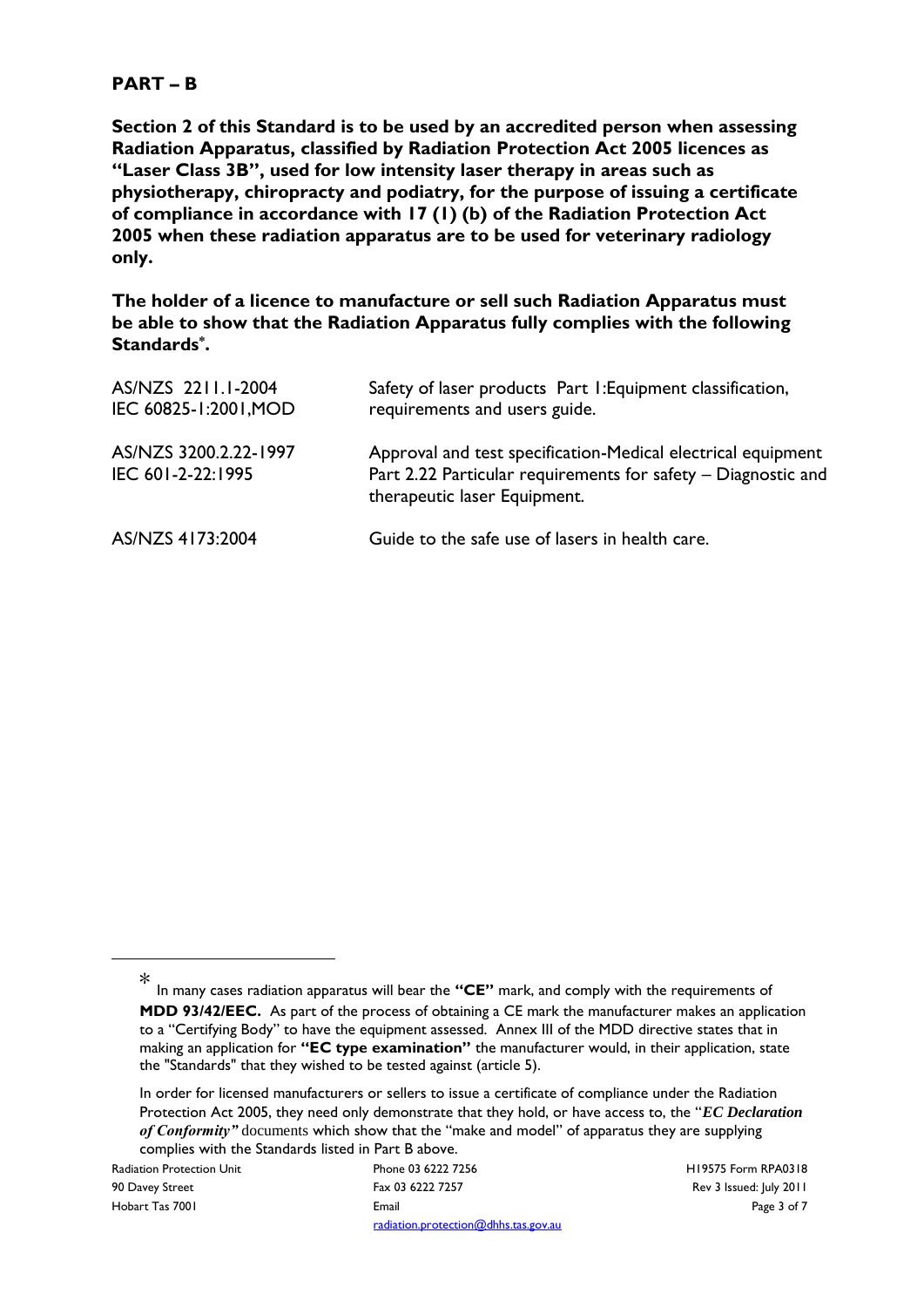### **Section 2 –** PARTS OF STANDARDS AND CODES OF PRACTICE ADOPTED BY THIS STANDARD

| <b>ITEM</b>                                                              | <b>Requirements</b>                                                                                                                                                                                                                                                                                                                                                                                                                                                                                                                                                                                                                                                                                                                                                                                                                                                                                                                                   |
|--------------------------------------------------------------------------|-------------------------------------------------------------------------------------------------------------------------------------------------------------------------------------------------------------------------------------------------------------------------------------------------------------------------------------------------------------------------------------------------------------------------------------------------------------------------------------------------------------------------------------------------------------------------------------------------------------------------------------------------------------------------------------------------------------------------------------------------------------------------------------------------------------------------------------------------------------------------------------------------------------------------------------------------------|
| laser product<br>-general<br>engineering<br>specifications<br>protective | AS/NZS 2211.1 4.2.1                                                                                                                                                                                                                                                                                                                                                                                                                                                                                                                                                                                                                                                                                                                                                                                                                                                                                                                                   |
| housing <sup>t</sup>                                                     | each laser product must have a protective housing which, when in place, prevents human<br>access to laser radiation (including errant laser radiation) in excess of class 1, except when<br>human access is necessary for the performance of the function (s) of the product.                                                                                                                                                                                                                                                                                                                                                                                                                                                                                                                                                                                                                                                                         |
| removal of<br>parts for<br>service <sup>t</sup>                          | AS/NZS 2211.1 4.2.2.<br>any parts of the housing or enclosure of a laser product (including embedded laser<br>products) that can be removed or displaced for service and which would allow access to<br>laser radiation in excess of the AEL assigned and are not interlocked must be secured in<br>such a way that removal or displacement of the parts requires the use of tools                                                                                                                                                                                                                                                                                                                                                                                                                                                                                                                                                                    |
| safety<br>interlocks <sup>†</sup>                                        | AS/NZS 2211.1 4.3.1 a), b)<br>a safety interlock must be provided for access panels of protective housings when both of<br>the following conditions are met:<br>the access panel is intended to be removed or displaced during maintenance or<br>a)<br>operation.<br>the removal of the panel gives access to laser radiation levels designated by $X$ in the<br>b)<br>table.<br>Removal of the panel must not result in emissions through the opening in excess of Class<br>I M or Class 2 M as applicable according to the wavelength.<br>The safety interlock must be of a design which prevents the removal of the panel until the<br>accessible emission levels are below the AEL of the Class assigned and, in any case, below<br>the limits specified in 4.3.1 b). Inadvertent resetting of the interlock must not in itself<br>restore the emission values above the AEL of the class assigned nor above the limits<br>specified in 4.3.1 b). |

Phone 03 6222 7256 Fax 03 6222 7257 Email radiation.protection@dhhs.tas.gov.au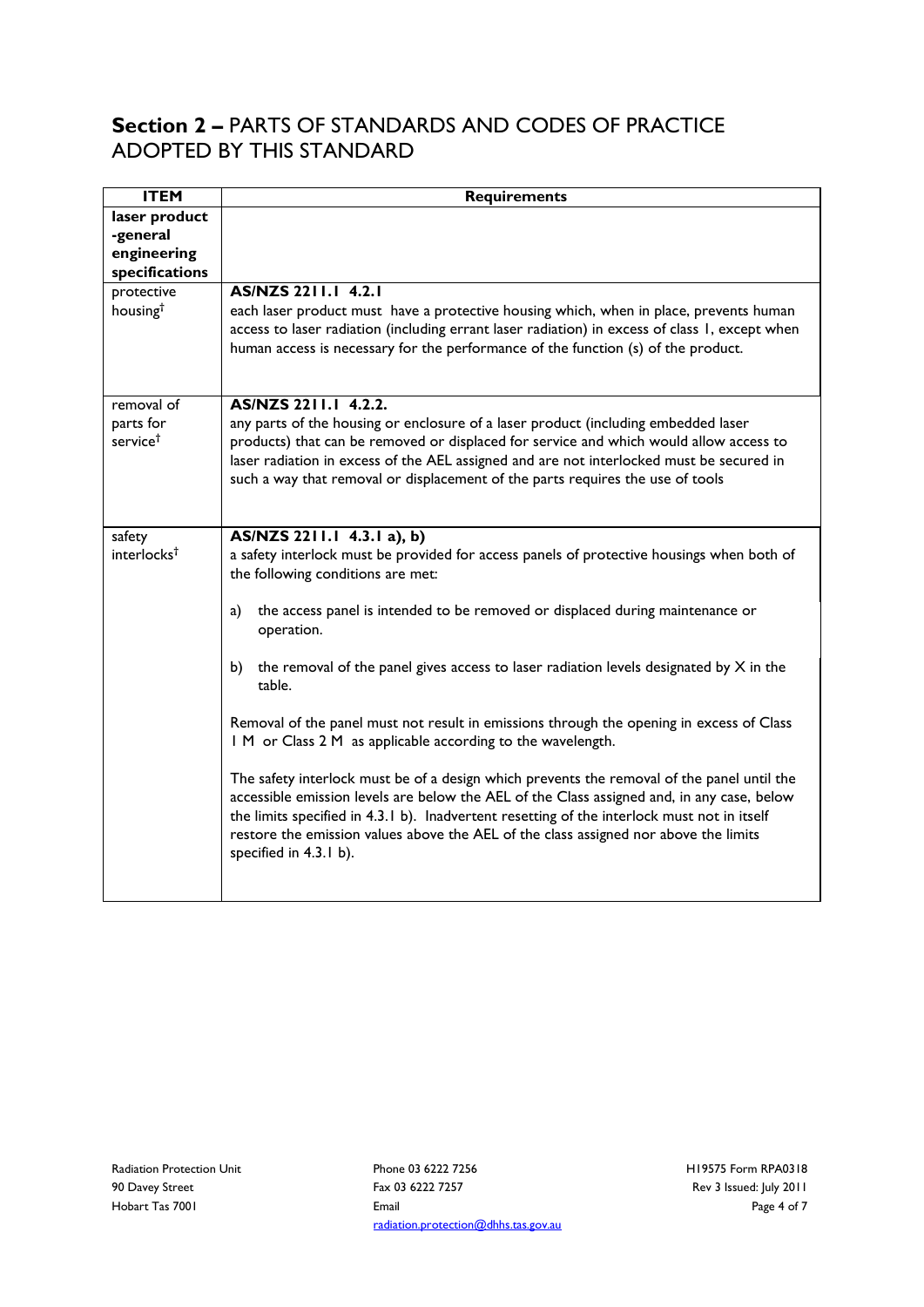| override                                     | AS/NZS 2211.1 4.3.2                                                                                                                                                                                                                                                                                                                              |
|----------------------------------------------|--------------------------------------------------------------------------------------------------------------------------------------------------------------------------------------------------------------------------------------------------------------------------------------------------------------------------------------------------|
| mechanism and<br>a label on the<br>interlock | If a deliberate override mechanism is provided, the manufacturer must also provide<br>adequate instruction about safe methods of working. <sup>†</sup>                                                                                                                                                                                           |
|                                              | It must not be possible to leave the override in operation when the access panel is<br>returned to its normal position. <sup>†</sup>                                                                                                                                                                                                             |
|                                              | The interlock must be clearly associated with a label conforming to 5.9.2 "caution - laser<br>radiation when opened and interlocks defeated". <sup>†</sup>                                                                                                                                                                                       |
|                                              | Use of the override must give rise to a distinct visible or audible warning whenever the<br>laser is energised or capacitor banks are not fully discharged, whether or not the access<br>panel is removed or displaced.                                                                                                                          |
|                                              | A visible warning must be clearly visible through protective eyewear appropriate for use<br>with the particular laser.                                                                                                                                                                                                                           |
|                                              | <b>AS/NZS 2211.1 4.4</b>                                                                                                                                                                                                                                                                                                                         |
| remote<br>interlock<br>connector             | each class 3B and 4 laser system must have a remote interlock connector. When the<br>terminals of the connector are open - circuited, the accessible radiation must not exceed<br>class 1 M or Class 2 M as applicable.                                                                                                                          |
| key control                                  | <b>AS/NZS 2211.1 4.5</b><br>each class 3B and Class 4 laser system must incorporate a key operated master control.<br>The key must be removable and the laser radiation must not be accessible when the key is<br>removed. In this part the term "key" includes any control devices, such as magnetic cards,<br>cipher combinations, etc.        |
| laser radiation<br>emission<br>warning       | AS/NZS 2211.1 4.6.1<br>Each Class 3B and Class 4 laser system must give an audible or visible warning when it is<br>switched on or if capacitor banks of a pulsed laser are being charged or have not been<br>positively discharged.                                                                                                             |
|                                              | The warning device must be fail - safe or redundant. Any visible warning must be clearly<br>visible through protective eyewear appropriate for use with the particular laser. The<br>visible warning must be located so that viewing does not require exposure to laser<br>radiation in excess of the AEL for Class 1 M and Class 2 M            |
| warning device<br>distances                  | AS/NZS 2211.1 4.6.2<br>each operational control and laser aperture that can be separated by 2 metres or more<br>from a radiation warning device must itself be provided with a radiation warning device.<br>The warning device must be clearly visible or audible to the person in the vicinity of the<br>operational control or laser aperture. |
| aperture<br>indication                       | AS/NZS 2211.1 4.6.3<br>where the laser emission may be distributed through more than one aperture, then a<br>visible warning device must clearly indicate the output aperture or apertures through<br>which laser emission can occur.                                                                                                            |

Phone 03 6222 7256 Fax 03 6222 7257 Email radiation.protection@dhhs.tas.gov.au H19575 Form RPA0318 Rev 3 Issued: July 2011 Page 5 of 7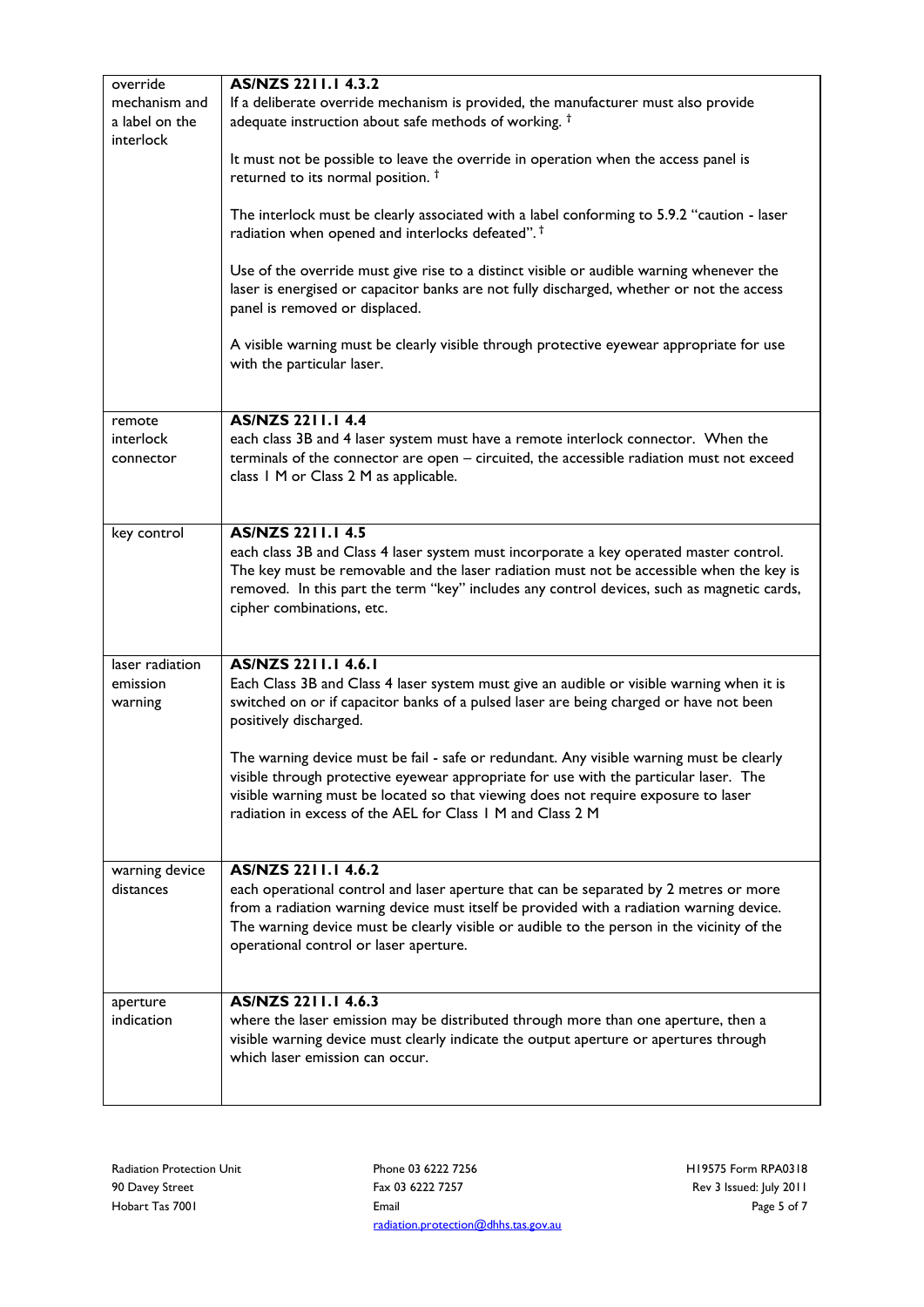| beam stop or           | AS/NZS 2211.1 4.7                                                                             |  |  |  |
|------------------------|-----------------------------------------------------------------------------------------------|--|--|--|
|                        |                                                                                               |  |  |  |
| attenuator             | each Class 3B and Class 4 laser system must incorporate one or more permanently               |  |  |  |
|                        | attached means of attenuation (beam stop or attenuator, other than a laser energy source      |  |  |  |
|                        | switch, mains connector or key control). The beam stop or attenuator must be capable          |  |  |  |
|                        | of preventing human access to laser radiation in excess of Class IM or Class 2 M as           |  |  |  |
|                        | appropriate,                                                                                  |  |  |  |
|                        |                                                                                               |  |  |  |
|                        |                                                                                               |  |  |  |
| scanning               | AS/NZS 2211.1 4.10                                                                            |  |  |  |
| safeguard <sup>†</sup> |                                                                                               |  |  |  |
|                        | laser products intended to emit scanned radiation, and classified on this basis, must not, as |  |  |  |
|                        | a result of scan failure or of variation in either scan velocity or amplitude, permit human   |  |  |  |
|                        | access to laser radiation in excess of the AEL for the assigned class.                        |  |  |  |
|                        |                                                                                               |  |  |  |
|                        |                                                                                               |  |  |  |
| labelling              | AS/NZS 2211.1 5.2,5.3,5.4,5.5, 5.6 and 5.7                                                    |  |  |  |
|                        | each laser product must carry labels in accordance with of                                    |  |  |  |
|                        |                                                                                               |  |  |  |
| labels for access      | AS/NZS 2211.1 5.9.1, 5.9.2.                                                                   |  |  |  |
| panels <sup>†</sup>    | each connection, each panel of a protective housing and each access panel of a protective     |  |  |  |
|                        | enclosure which when removed or displaced permits human access to laser radiation in          |  |  |  |
|                        | excess of the AEL for Class 1 must have labelling as per                                      |  |  |  |
|                        |                                                                                               |  |  |  |
| laser product          | AS/NZS 2211.1 6.1 a), b), c), d), e), f)                                                      |  |  |  |
| -information           | The appropriate documentation containing the following information must be available          |  |  |  |
| provided by            |                                                                                               |  |  |  |
| the                    | (manufacturers of laser products must provide (or see to the provision of) the following      |  |  |  |
| manufacturer           | information)                                                                                  |  |  |  |
|                        |                                                                                               |  |  |  |
| to the user            |                                                                                               |  |  |  |
|                        | adequate instructions for proper assembly, maintenance and safe use including clear<br>a)     |  |  |  |
|                        | warnings concerning precautions to avoid possible exposure to hazardous laser                 |  |  |  |
|                        | radiation and other hazards associated with the equipment.                                    |  |  |  |
|                        |                                                                                               |  |  |  |
|                        | A statement in appropriate units of beam divergence for collimated beams, pulse<br>b)         |  |  |  |
|                        | duration and maximum output, with the magnitudes of the cumulative measurement                |  |  |  |
|                        | uncertainty and any expected increase in the measured quantities at any time after the        |  |  |  |
|                        | manufacture added to the values measured at the time of manufacture (duration of              |  |  |  |
|                        | pulses resulting from unintentional mode-locking need not be specified); however              |  |  |  |
|                        | those conditions associated with the product known to result in unintentional mode            |  |  |  |
|                        | locking must be specified).                                                                   |  |  |  |
|                        | Additionally for embedded laser products and other incorporated laser products,               |  |  |  |
|                        | similar information must be provided to describe the incorporated laser. The                  |  |  |  |
|                        |                                                                                               |  |  |  |
|                        | information must also include appropriate safety instructions to the user to avoid            |  |  |  |
|                        | inadvertent exposure to hazardous laser radiation.                                            |  |  |  |
|                        | legible reproductions of all required labels and hazard warnings to be affixed to the<br>C)   |  |  |  |
|                        | laser product or provided with the laser product. The corresponding positions of              |  |  |  |
|                        | each label affixed to the product must be indicated or, if provided with the product, a       |  |  |  |
|                        | statement that such labels could not be affixed to the product but were supplied with         |  |  |  |
|                        | the product and a statement of the form and manner in which they were supplied                |  |  |  |
|                        | must be provided.                                                                             |  |  |  |
|                        |                                                                                               |  |  |  |

Phone 03 6222 7256 Fax 03 6222 7257 Email radiation.protection@dhhs.tas.gov.au